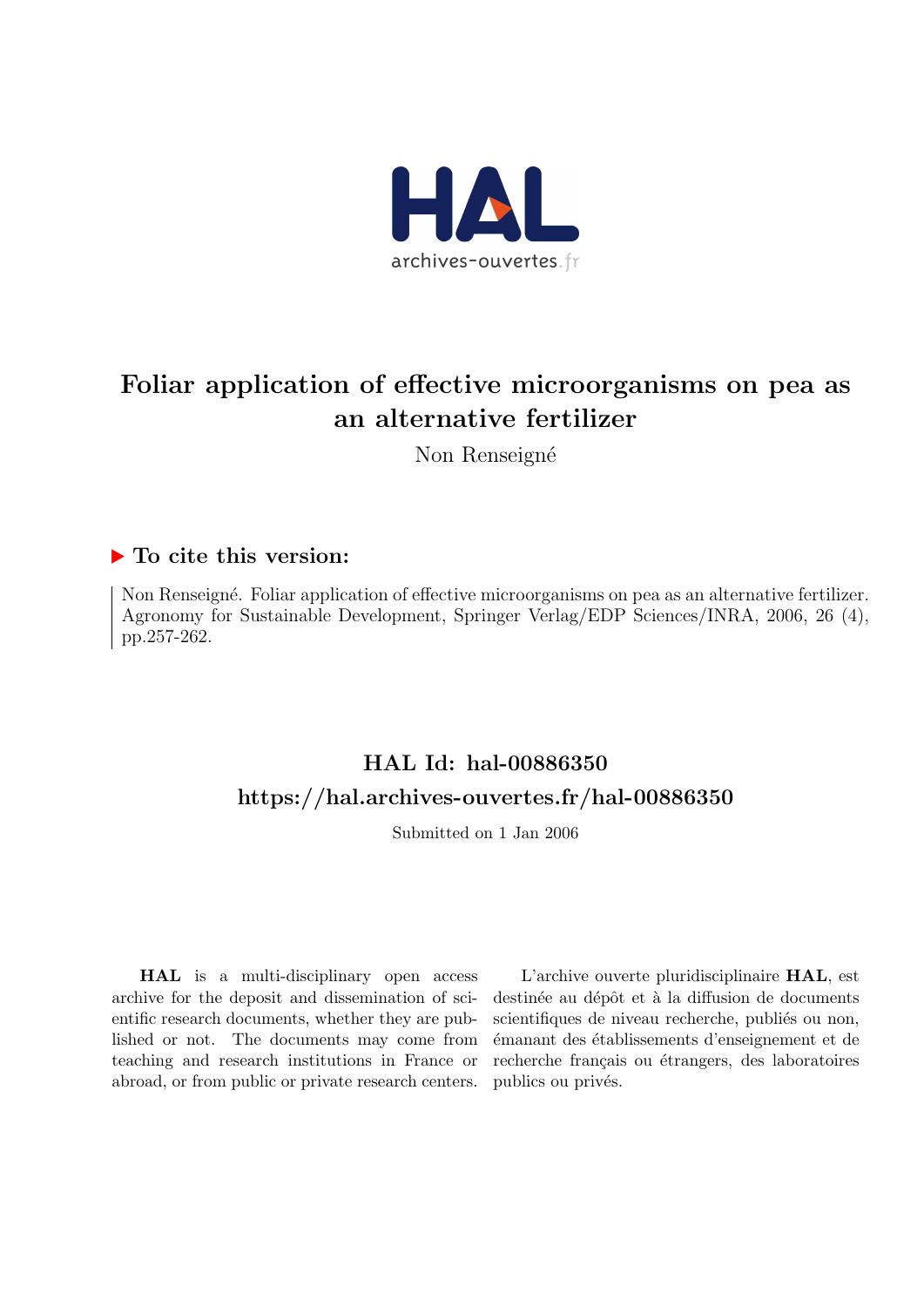# **Research article**

# **Foliar application of effective microorganisms on pea as an alternative fertilizer**

## ARSHAD JAVAID\*

Department of Mycology and Plant Pathology, University of the Punjab, Quaid-e-Azam Campus Lahore, Pakistan

#### (Accepted 31 August 2006)

**Abstract** – Effective microorganisms are cultures of coexisting beneficial microorganisms predominantly consisting of species of photosynthetic and lactic acid bacteria, yeast and actinomycetes, that could be used for alternative crop production. I studied the effect of soil and foliar application of these microorganisms on crop growth, yield and nodulation in pea (*Pisum sativum* L.), in soils amended with *Trifolium alexandrinum* L. green manure, farmyard manure and NPK fertilizers. The results show that foliar application of effective microorganisms enhanced nodulation, using NPK amendment, reaching a 217% increase for nodule number and a 167% increase for nodule biomass. Similarly, a grain yield increase of 126% for NPK amendment and of 145% for green manure amendment was found after foliar application of effective microorganisms. These findings show that foliar application of effective microorganisms in combination with proper soil amendment can improve nodulation and yield in pea.

**effective microorganisms / soil application / foliar spray / soil amendments / pea / nodulation / yield**

#### **1. INTRODUCTION**

Fertilizers as a source of plant nutrients and pesticides as plant protection measures are being used to increase crop production. However, imbalance and frequent use of these agrochemicals have polluted the environment to a great extent. Concern is growing that food produced under such farm management may not be safe or of good quality. This has shifted the scientific approach towards some alternative measures (Ferron and Deguine, 2005; Shaxson, 2006). In the recent past some successful efforts have been made to at least partially substitute chemicals with natural substances to minimize the bad effects of the former. One such effort was made by Higa (1989), who isolated some beneficial microorganisms from the soil and called them Effective Microorganisms. Effective microorganism culture consists of co-existing beneficial microorganisms, the main ones being the species of photosynthetic bacteria, viz. *Rhodopseudomonas plastris* and *Rhodobacter sphacrodes*; lactobacilli, viz. *Lactobacillus plantarum*, *L. casei* and *Streptococcus lactis*; yeasts (*Saccharomyces* spp.), and *Actinomycetes* (*Streptomyces* spp.), which improve crop growth and yield by increasing photosynthesis, producing bioactive substances such as hormones and enzymes, controlling soil diseases and accelerating decomposition of lignin materials in the soil (Higa, 2000; Hussain et al., 2002). In Pakistan this technology of nature farming was introduced in 1990 by the Nature Farming Research Center, University of Agriculture, Faisalabad. Numerous field and greenhouse trials are indicative of the benefits of this technology for crop production, as a probiotic in poultry and livestock rations, and to enhance the composting and recycling of municipal/industrial wastes and effluents (Hussain et al., 1995, 1999). At present, the Nature Farming Research and Development Foundation is disseminating this technology throughout the country. Three commercial products, viz. EM Bioaab, EM Biovet and EM Biocontrol, have been introduced to farmers by this organization. EM Bioaab is used in agricultural crops along with organic manures as a substitute for chemical fertilizers. EM Biovet is used in livestock and poultry production, while EM Biocontrol is used in crops, vegetables and orchards for prevention and remedy of diseases and insect pest attack (Hussain et al., 2002).

When effective microorganism cultures are applied to soil they stimulate the decomposition of organic wastes and residues, thereby releasing inorganic nutrients for plant uptake. The majority of the scientists who are engaged in promoting this technology have no doubt that plant growth is just as good or better and the quality of plant products is superior to conventional farming (Hussain et al., 1999; Yamada and Xu, 2000; Xu et al., 2000; Iwaishi, 2000). However, the experiences of some authors revealed that the effect of effective microorganisms on crop yield was usually not evident or even negative, particularly in the first test crop. It is often difficult to establish the predominance of effective microorganism cultures in soil with only a single application and during only one season. Certain soil properties and the indigenous soil microbial populations are often constraints to the establishment of these

<sup>\*</sup> Corresponding author: arshadjpk2004@yahoo.com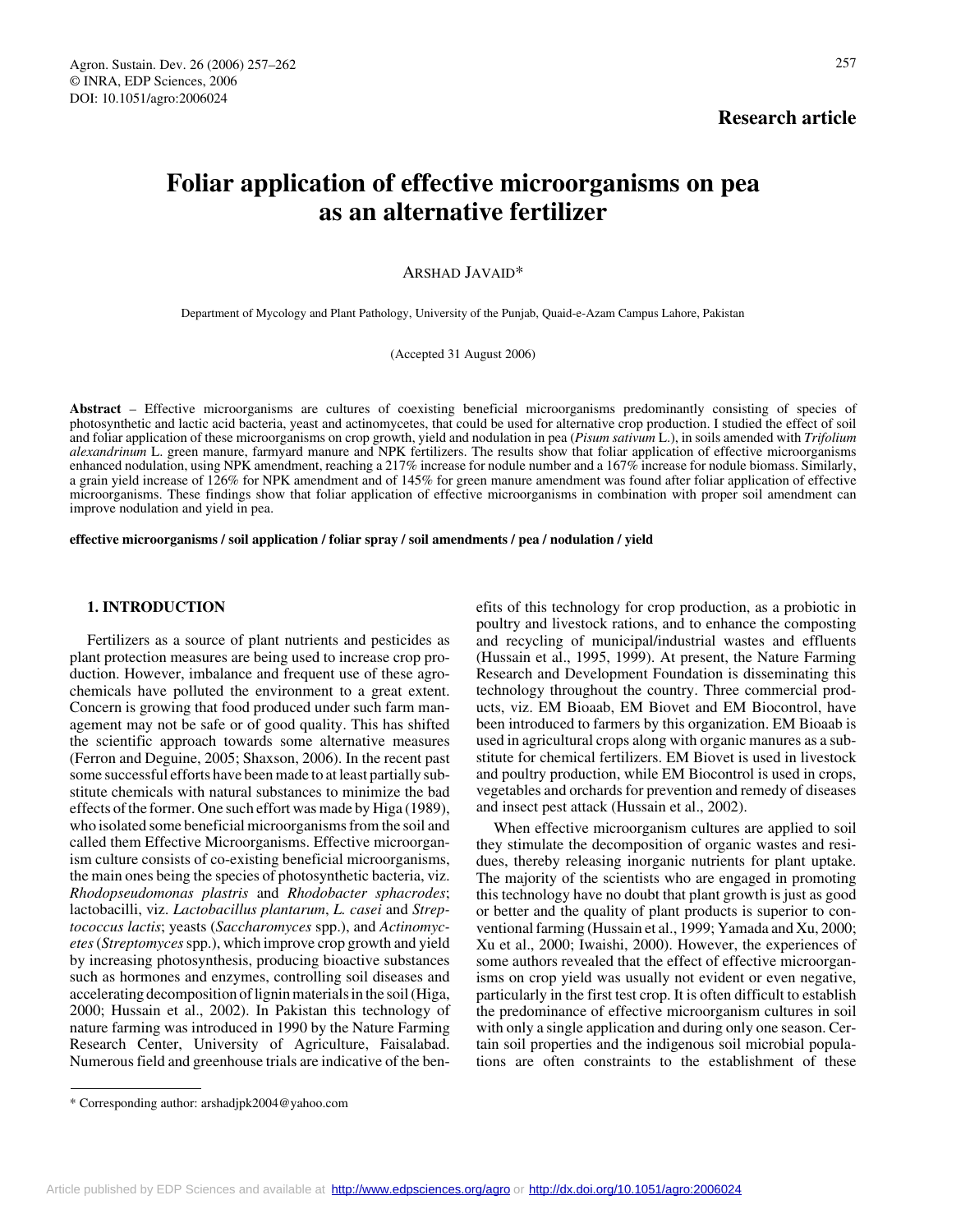microorganisms (Bajwa et al., 1995; Javaid et al., 1997). Studies have shown that these constraints can be overcome through periodic repeated applications of effective microorganisms, at least during the first few years (Javaid et al., 2000a, b, c, 2002; Javaid and Bajwa, 2002). Foliar application of effective microorganisms avoids many of the biotic and abiotic factors and constraints of the soil environment. Widdiana and Higa (1998) studied the effect of foliar application of effective microorganisms on the production of garlic, onion, tomato and watermelon, compared with the recommended application of chemical fertilizers. Generally, vegetable yields were higher with foliar-applied effective microorganisms compared with the chemical fertilizer. Similarly, Xiaohou et al. (2001) reported that sprinkling with effective microorganisms could increase yield and quality of various crops, fruits and vegetables. The purpose of this study was to investigate the comparative effects of foliar and soil applications of effective microorganisms on growth, yield and nodulation in pea, in soils amended with different organic and inorganic fertilizers.

#### **2. MATERIALS AND METHODS**

#### **2.1. Soil and environmental characteristics**

The soil used in the experiment was loamy textured with 0.9% organic matter, pH 8.2, 0.05% nitrogen,  $14 \text{ mg kg}^{-1}$  available phosphorus and  $210 \text{ mg kg}^{-1}$  available potassium. The experiment was conducted during November–January 2004– 2005. The rainfall during November, December and January was 2.5, 12.5 and 20 mm, the mean minimum temperature was 57, 49 and 48 °F and the mean maximum temperature was 77, 67 and 65 F, respectively. The day duration during November, December and January ranged from 10 h 15 min to 10 h 55, 10 h 06 min to 10 h 16 min, and 10 h 06 min to 10 h 39 min, respectively. The weather was mostly clear with bright sunshine.

#### **2.2. Soil amendments**

Earthen pots of 20 cm diameter and 30 cm deep were filled with 2.5 kg soil each. The soil was amended either with farmyard manure @ 7 g/100 g, *Trifolium alexandrinum* green manure @ 7 g/100 g or NPK fertilizers. A basal dose of 40 mg  $kg^{-1}$  N as urea, 30 mg kg<sup>-1</sup> P<sub>2</sub>O<sub>5</sub> as triple superphosphate and  $20 \text{ mg kg}^{-1}$  K<sub>2</sub>O as potassium sulfate was supplied to the pot soil of NPK treatments. NPK fertilizers were mixed three days prior to sowing. All the pots were irrigated with tap water and left for one month for decomposition of organic materials.

#### **2.3. Treatments and experimental design**

There were four treatments for each of the three soil amendment systems. These were (i) control, (ii) foliar spray with effective microorganisms, (iii) soil irrigation with effective microorganisms, and (iv) foliar spray plus soil irrigation with effective microorganisms. Each treatment was replicated thrice. Pots were arranged in a completely randomized design on a bench in a wire-netting house under natural environmental conditions.

#### **2.4. Effective microorganism application**

Effective microorganism culture under the commercial name of EM Bioaab was obtained from the Nature Farming Research and Development Foundation, Faisalabad, Pakistan. The stock culture was diluted to prepare 0.2% solution by adding tap water. The fresh solution was used immediately after preparation. The respective pots of the treatments with soil effective microorganism application in all the three soil amendment systems were irrigated with a 0.2% dilute solution 15 days prior to sowing. Each pot received 1 L of dilute solution. These pots were further supplemented with 1 L 0.2% effective microorganism solution fortnightly throughout the experimental period. Plants of the treatments with foliar application of effective microorganisms were sprayed fortnightly with 0.2% solution just to moisten the plant surface, throughout the experimental period. (Chowdhary et al., 2002; Yadav, 2002).

#### **2.5. Sowing of seeds and harvesting schedule**

Seeds of pea, surface-sterilized with 1% sodium hypochlorite solution, were sown in all the pots. Initially four seeds were sown in each pot, which were thinned to two uniform seedlings after one week of germination. Plants were harvested 35 and 70 days after sowing, corresponding to the flowering and fruit maturity stages, respectively. At each harvest date plants were carefully uprooted and thoroughly washed under tap water. Nodules were separated from roots and counted. Shoot length of each plant was measured. Root, shoot, pods and nodules were dried at 60 °C until constant weight. At the maturity stage data regarding number of pods per plant, pod length, number of seeds per pod and grain yield per plant was also recorded.

#### **2.6. Statistical analysis**

There were three replicates per treatment and two plants per replicate pot. For each treatment mean data per plant were calculated for various studied parameters. Data regarding various root and shoot growth, nodulation and yield parameters were subjected to analysis of variance followed by Duncan's Multiple Range Test to delineate mean differences (Steel and Torrie, 1980).

#### **3. RESULTS AND DISCUSSION**

### **3.1. Effect of soil and foliar application of effective microorganisms on shoot and root growth of pea**

The effect of soil amendments on shoot length was significant (Tab. I). Maximum shoot length was recorded in NPK fertilizer amendment at both the harvest stages. The effect of effective microorganism application on shoot length was also significant (Tab. I). In NPK amendment, at the flowering stage, the highest shoot length was recorded in soil application of microorganisms that was significantly greater than foliar spray and soil plus foliar treatments. However, at maturity the highest shoot length was observed in the foliar spray treatment, which was significantly greater than the rest of the treatments. In farmyard manure the lowest shoot length was observed in soil plus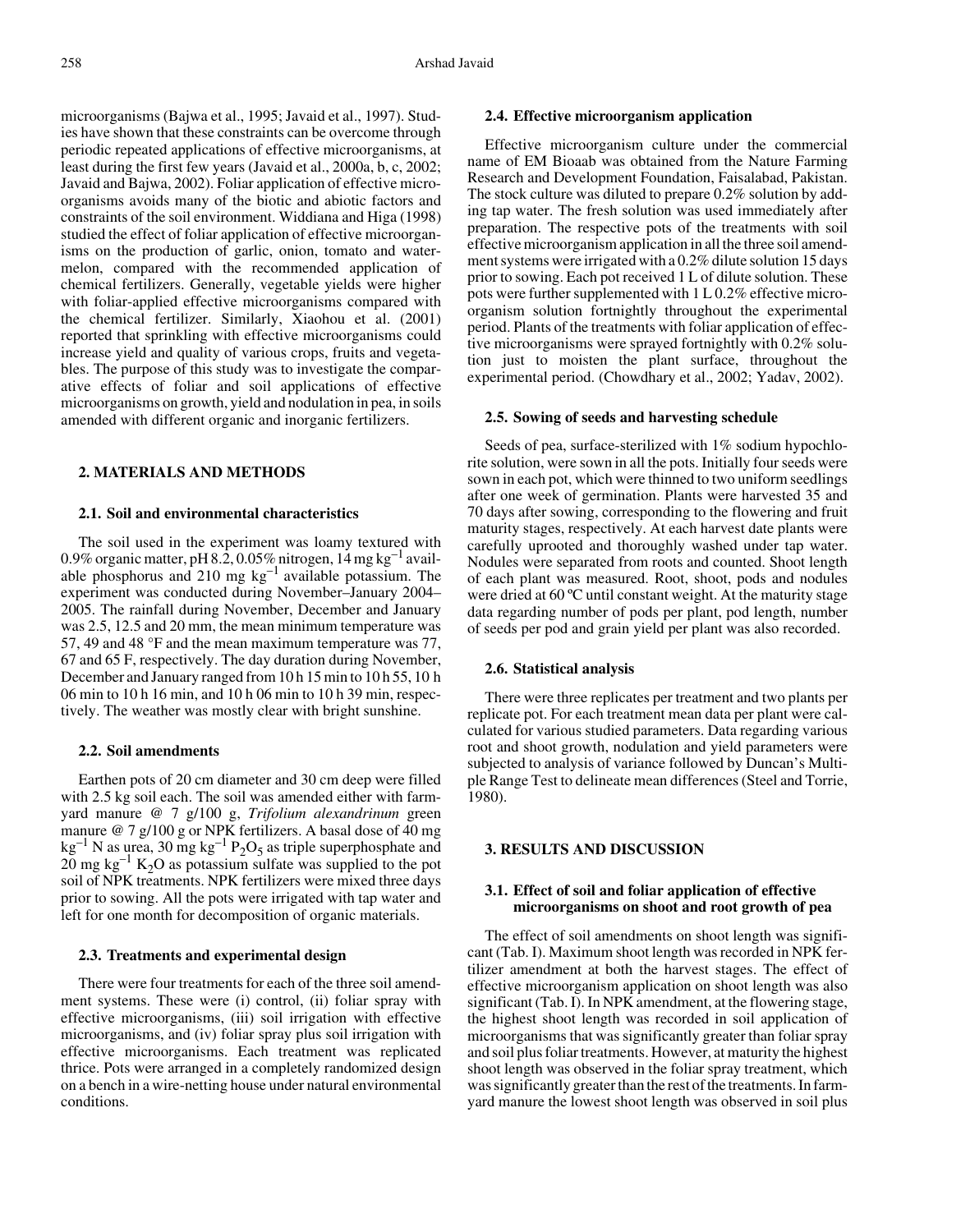| Trait                        | df             | Mean squares |                     |              |                |                |  |  |  |
|------------------------------|----------------|--------------|---------------------|--------------|----------------|----------------|--|--|--|
|                              |                | Shoot length | Shoot dry wt.       | Root dry wt. | No. of nodules | Nodule dry wt. |  |  |  |
| Treatments                   | 23             | $30^{**}$    | $0.36***$           | $0.005***$   | $149***$       | $1460**$       |  |  |  |
| Harvest $(G)$                |                | $28***$      | 0.008 <sup>ns</sup> | $0.022***$   | $946^{**}$     | $11628***$     |  |  |  |
| Amendments (A)               | 2              | $28***$      | $0.50***$           | $0.007***$   | $228***$       | $3027***$      |  |  |  |
| Effective microorganisms (E) | 3              | $101***$     | $1.44***$           | $0.015***$   | $170***$       | $945***$       |  |  |  |
| $G \times A$                 | $\overline{2}$ | $21***$      | $0.065*$            | $0.001***$   | $131***$       | 2266**         |  |  |  |
| $G \times E$                 | 3              | $22***$      | $0.50***$           | $0.004***$   | $82***$        | $1042***$      |  |  |  |
| $A\times E$                  | 6              | $18***$      | $0.16***$           | $0.002***$   | $97***$        | $630^{**}$     |  |  |  |
| G×A×E                        | 6              | $14***$      | $0.06***$           | $0.002***$   | $72***$        | $271$ **       |  |  |  |
| Error                        | 48             | 1.25         | 0.009               | 0.0002       | 12             | 42             |  |  |  |
| Total                        | 72             |              |                     |              |                |                |  |  |  |

Table I. Analysis of variance for various growth and nodulation parameters of pea as affected by soil amendments and effective microorganism application at two growth stages.

\*, \*\*: Significant at *P* ≤ 0.01 and 0.001, respectively.

ns: Not significant.

**Table II.** Effect of soil and foliar application of effective microorganisms on shoot and root growth of pea after 35 and 70 days of sowing, in soils amended with NPK fertilizers, farmyard manure and green manure.

| <b>Treatments</b>      |                      | 35 days after sowing       |                           | 70 days after sowing |                            |                           |  |  |
|------------------------|----------------------|----------------------------|---------------------------|----------------------|----------------------------|---------------------------|--|--|
|                        | Shoot length<br>(cm) | Shoot dry wt.<br>(g/plant) | Root dry wt.<br>(g/plant) | Shoot length<br>(cm) | Shoot dry wt.<br>(g/plant) | Root dry wt.<br>(g/plant) |  |  |
| <b>NPK</b> fertilizers |                      |                            |                           |                      |                            |                           |  |  |
| Control                | 36ab                 | 1.21a                      | $0.09$ ab                 | 35 bc                | 1.04c                      | 0.13 <sub>b</sub>         |  |  |
| Foliar spray           | 32 bc                | $1.04$ ab                  | $0.07$ cd                 | 39 a                 | 1.77a                      | 0.21a                     |  |  |
| Soil application       | 38 a                 | 0.93 <sub>b</sub>          | $0.07$ cd                 | 36 <sub>b</sub>      | 0.75e                      | 0.09c                     |  |  |
| Foliar + Soil          | 29d                  | $0.54$ cd                  | $0.05$ ef                 | 27 g                 | 0.56f                      | 0.05d                     |  |  |
| Farmyard manure        |                      |                            |                           |                      |                            |                           |  |  |
| Control                | 35 <sub>bc</sub>     | 1.20a                      | 0.1a                      | 34 cd                | $0.98$ cd                  | 0.09c                     |  |  |
| Foliar spray           | $34$ bc              | 0.70c                      | $0.05$ ef                 | 32e                  | $0.87$ de                  | 0.08c                     |  |  |
| Soil application       | 34 bc                | 0.67c                      | $0.04$ fg                 | 33 de                | $0.41$ gh                  | 0.08c                     |  |  |
| Foliar + Soil          | 30 d                 | $0.56$ cd                  | $0.03$ gh                 | 28g                  | $0.48$ fg                  | 0.04d                     |  |  |
| Green manure           |                      |                            |                           |                      |                            |                           |  |  |
| Control                | 35 <sub>bc</sub>     | $1.11$ ab                  | $0.09$ ab                 | 28 g                 | 1.09 <sub>bc</sub>         | 0.12 <sub>b</sub>         |  |  |
| Foliar spray           | $33$ bc              | $0.50$ cd                  | $0.06$ de                 | 33 de                | 1.16 <sub>b</sub>          | 0.12 <sub>b</sub>         |  |  |
| Soil application       | 31 cd                | 0.43d                      | 0.02 <sub>h</sub>         | 30 f                 | $0.47$ fg                  | 0.05d                     |  |  |
| Foliar + Soil          | 31 cd                | 0.70c                      | $0.05$ ef                 | 30 f                 | 0.32 <sub>h</sub>          | 0.05d                     |  |  |

In a column values with different letters show a significant difference  $(P \le 0.05)$  as determined by Duncan's Multiple Range Test.

foliar treatment at both the harvest stages. In green manure amendment, there was not any significant difference in shoot length among the treatments at the flowering stage. However, at maturity the foliar spray treatment exhibited the highest and significantly greater shoot length than all other treatments (Tab. II).

The effect of soil amendments as well as effective microorganism application was significant (Tab. I). Shoot dry biomass in all the effective microorganism treatments, either foliar spray or soil application, was markedly lower than corresponding control treatments at the flowering stage in all the three soil amendment systems. The effect was more pronounced in farmyard and green manures as compared with NKP fertilizers (Tab. II). Similarly, at maturity soil and foliar plus soil applications invariably and significantly depressed the studied parameters in all the soil amendments (Tab. II). These results are in agreement with the findings of earlier authors, who found that the effect of soil application of effective microorganisms on crop growth and yield was usually not evident or even negative particularly in the first test crop (Bajwa et al., 1999;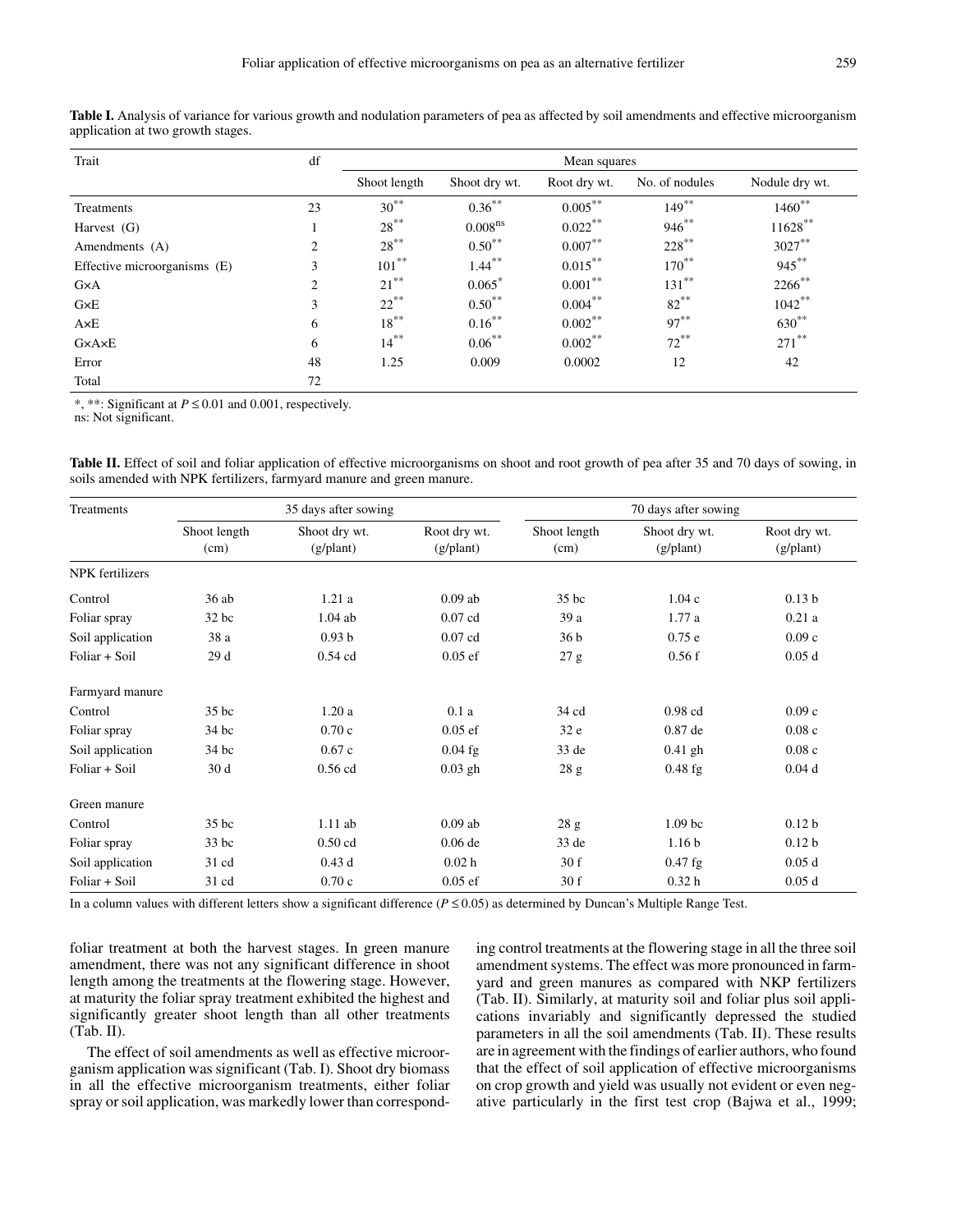| Treatments             |                      | 35 days after sowing      | 70 days after sowing |                           |  |  |
|------------------------|----------------------|---------------------------|----------------------|---------------------------|--|--|
|                        | No. of nodules/plant | Nodule dry wt. (mg/plant) | No. of nodules/plant | Nodule dry wt. (mg/plant) |  |  |
| <b>NPK Fertilizers</b> |                      |                           |                      |                           |  |  |
| Control                | $25$ ab              | 90 a                      | 6 d                  | 15de                      |  |  |
| Foliar spray           | $17c-e$              | 60 <sub>b</sub>           | 19ab                 | 40 a                      |  |  |
| Soil application       | $19b-e$              | 30d                       | 8 d                  | 14e                       |  |  |
| Foliar + Soil          | 13 <sub>e</sub>      | 50 <sub>bc</sub>          | 6 d                  | 11e                       |  |  |
| Farmyard manure        |                      |                           |                      |                           |  |  |
| Control                | 32a                  | 80 a                      | 21a                  | 30 <sub>b</sub>           |  |  |
| Foliar spray           | $21b-d$              | $40$ cd                   | 7 d                  | 15de                      |  |  |
| Soil application       | $25$ ab              | 60 <sub>b</sub>           | 13c                  | $17c-e$                   |  |  |
| Foliar + Soil          | $23$ bc              | 50 <sub>bc</sub>          | 16 bd                | $25$ bc                   |  |  |
| Green manure           |                      |                           |                      |                           |  |  |
| Control                | $18b-e$              | 30 d                      | 19ab                 | 15de                      |  |  |
| Foliar spray           | 15de                 | 10 <sub>e</sub>           | 23a                  | $23 b-d$                  |  |  |
| Soil application       | $16c-e$              | 30d                       | 6 d                  | $18c-e$                   |  |  |
| Foliar + Soil          | 14 de                | 15 <sub>e</sub>           | 7 d                  | $17c-e$                   |  |  |

**Table III.** Effect of soil and foliar application of effective microorganisms on nodulation of pea after 35 and 70 days of sowing, in soils amended with NPK fertilizers, farmyard manure and green manure.

In each column values with different letters show a significant difference ( $P \le 0.05$ ) as determined by Duncan's Multiple Range Test.

|  |  |  |  |  |  |  |  |  | <b>Table IV.</b> Analysis of variance for various yield parameters of pea as affected by soil amendments and effective microorganism application. |  |  |  |  |  |
|--|--|--|--|--|--|--|--|--|---------------------------------------------------------------------------------------------------------------------------------------------------|--|--|--|--|--|
|--|--|--|--|--|--|--|--|--|---------------------------------------------------------------------------------------------------------------------------------------------------|--|--|--|--|--|

| Trait                        | df | Mean squares |                    |                      |             |  |  |
|------------------------------|----|--------------|--------------------|----------------------|-------------|--|--|
|                              |    | No. of pods  | Pod length         | No. of seeds/pod     | Grain yield |  |  |
| Treatments                   | 11 | $4.2**$      | $0.98**$           | $2.70**$             | $0.15***$   |  |  |
| Amendments (A)               | ↑  | $0.17^{ns}$  | 0.33 <sup>ns</sup> | $1.41$ <sup>ns</sup> | $4.02^{ns}$ |  |  |
| Effective microorganisms (E) | 3  | $10.6**$     | $2.4**$            | $8.50***$            | $0.46***$   |  |  |
| $A\times E$                  | 6  | $2.2**$      | $0.47*$            | $0.22^{ns}$          | $4.63***$   |  |  |
| Error                        | 24 | 0.27         | 0.11               | 0.63                 | 7.73        |  |  |
| Total                        | 36 |              |                    |                      |             |  |  |

\*, \*\*: Significant at *P* ≤ 0.01 and 0.001, respectively.

ns: Not significant.

Xu, 2000), possibly because introduced effective microorganisms have to face competition from soil indigenous microflora (Bajwa et al., 1995). Generally, crop growth and yield with effective microorganism application tends to increase gradually as subsequent crops are grown (Javaid et al., 2000a, b, c). According to Kinjo et al. (2000), the lack of consistency in results of the experiments regarding effective microorganism application may be due to variable cultural conditions employed in previous studies. Imai and Higa (1994) stated that the observed decline in crop yields can often be attributed to the fact that soils where conventional farming is practiced have become disease-inducing or putrefactive soils from long-term use of pesticides and chemical fertilizers. Consequently, it takes time to establish a disease-suppressive or zymogenic soil. Until this conversion process is completed, it is virtually impossible to exceed crop yields that were obtained with conventional farming methods. In the present study, foliar spray with effective microorganisms significantly enhanced shoot biomass over control in NPK fertilizer amendment, while in other soil amendments the effect was insignificant at the maturity stage (Tab. II). Earlier, Widdiana and Higa (1998) in Indonesia reported that generally growth of vegetables such as garlic, onion, tomato and watermelon was higher with foliar-applied effective microorganisms compared with chemical fertilizer.

Soil amendments and effective microorganisms showed a significant effect on root biomass (Tab. I). At the flowering stage all the effective microorganism treatments showed significantly depressed root biomass as compared with control. (Tab. II). Soil plus foliar application of microorganisms also exhibited a similar effect on root biomass in all the three soil amendments at the maturity stage. Foliar application, however, resulted in a significantly enhanced root dry biomass in NPK at this later growth stage (Tab. II).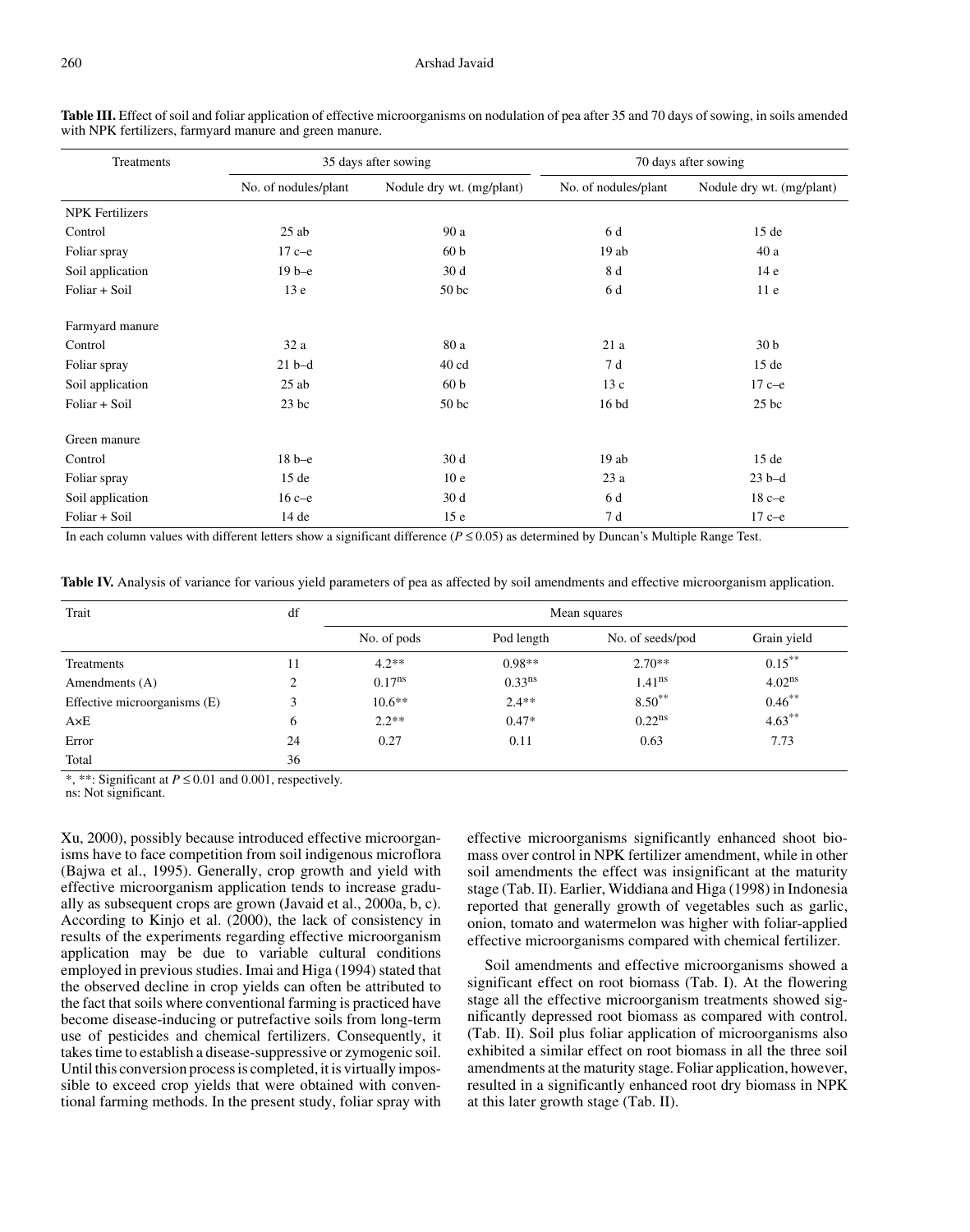

Figure 1. Effect of foliar spray and soil application of effective microorganisms on different yield parameters of pea in soils amended with NPK fertilizers, farmyard manure and green manure. Values with different letters show significant difference  $(P = 0.05)$  as determined by Duncan's Multiple Range Test.

### **3.2. Effect of soil and foliar application of effective microorganisms on nodulation of pea**

The effect of growth stage, soil amendments and effective microorganisms, as well as their various interactions, was significant both on number and dry biomass of nodules (Tab. I). At the flowering stage effective microorganism application depressed the nodulation and the maximum number of nodules was recorded in uninoculated control in all the three soil amendments. The difference between control and microbial inoculated treatments was more pronounced in NPK and farmyard manure amendments than green manure amendment (Tab. III). At maturity, foliar spray of effective microorganisms significantly enhanced the number of nodules in NPK fertilizer amendment. A similar but insignificant increase in the number of nodules was also recorded due to foliar spray in green manure amendment. Soil and soil plus foliar application of effective microorganisms depressed nodulation in all the three soil amendment systems at this growth stage (Tab. III). The effect of foliar spray and soil application of effective microorganisms on nodule biomass in different soil amendment systems was generally similar to that of nodule number (Tab. III).

## **3.3. Effect of soil and foliar application of effective microorganisms on yield of pea**

The effect of effective microorganism application on various yield parameters, viz. number of pods per plant, pod length, number of seeds per pod and grain yield per plant was significant, while the effect of soil amendments on these parameters was insignificant (Tab. IV). Soil application of microorganisms significantly reduced the number of pods per plants in NPK and farmyard manure amendments. Conversely, a significant increase in the studied parameter was recorded due to foliar spray in NPK and green manure amendments. Soil plus foliar application of microorganisms showed an insignificant effect on pod number in all the three soil amendment systems (Fig. 1A).

Pod length in NPK and farmyard manure amendments was significantly depressed in soil plus foliar treatment. Foliar application in green manure amendment resulted in an increase in the studied parameter (Fig. 1B).

An insignificant increase in number of seeds per pod was observed due to foliar spray of effective microorganisms in all the three soil amendments. By contrast, soil application invariably and significantly suppressed the studied parameter in all amendments. Soil plus foliar application of effective microorganisms failed to alter significantly the number of seeds per pod achieved in the corresponding uninoculated control treatments in any of the three soil amendment systems (Fig. 1C).

In NPK and green manure amendments, treatments with foliar spray of effective microorganisms exhibited maximum and significantly greater grain yield as compared with all other treatments. Both soil and soil plus foliar application of effective microorganisms depressed the grain yield (Fig. 1D). It seems probable that foliar application of effective microorganisms favored flower initiation in the test legume species that resulted in an increased number of pods, and hence the grain yield was increased. Xiaohou et al. (2001) reported increased yield and quality of various crops, fruits and vegetables in China due to foliar spray of effective microorganisms. A similar increase in yield of groundnut (*Arachis hypogaea* L.) due to foliar application of effective microorganisms was also reported by Yousaf et al. (2000) in Pakistan.